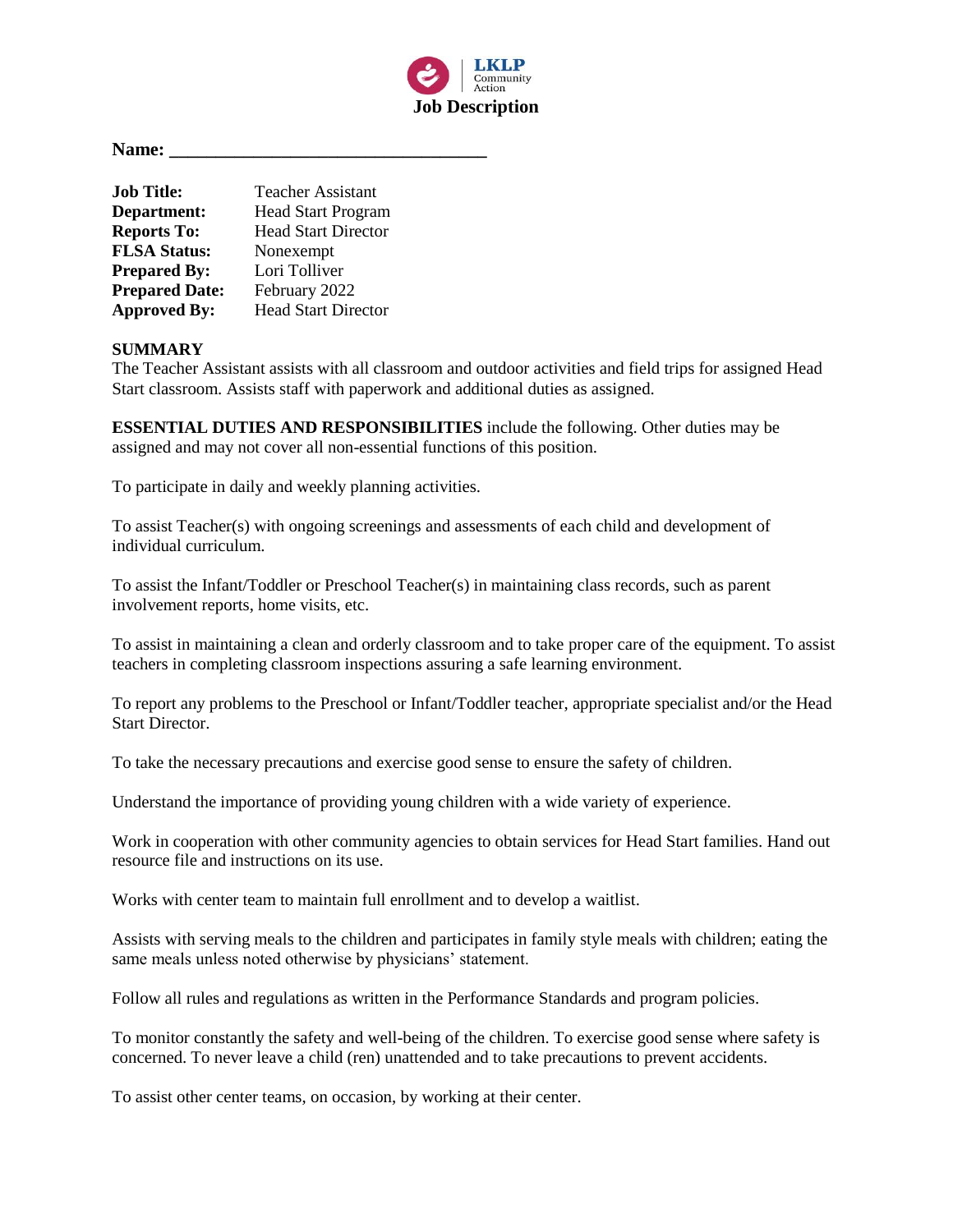Immediately reports all accidents to Central office or any unusual incident or concern particularly those which a parent may contact the Director.

To become a certified TRIS trainer.

Participates in all training sessions and maintains professionalism through continuing education and professional development opportunities, even if it means out of town training and continues to pursue degree and/or obtain any necessary certifications.

All positions in the child development program are considered child safety sensitive and therefore must pass pre-employment drug screening and submit to random drug/alcohol testing throughout the school year.

Demonstrate dependability, be cooperative, and have willingness to accept supervision.

Respect parents and recognize their strengths and differences in life styles.

To observe confidentiality in regards to staff, families and children; by not discussing a child in front of that child or any child (ren); nor by discussing a child with parents or persons outside the program. Nor by discussing information about staff or families with persons not having the need to know.

Ability to maintain poise and self-control in crisis situations.

Ability to communicate with and be sensitive to the needs of people of various backgrounds.

Exhibits excellent interpersonal and leadership skills.

Ability to focus and prioritize multiple projects simultaneously and meet deadlines.

Ability to develop and maintain effective working relationships with other agencies and to be cooperative in managing referrals.

Makes good use of time and acts professionally and responsibly in all work areas.

Capable of being able to maintain a professional relationship with all entities of people (staff, Board of Directors, Policy Council Members, Collaborative Partners, officials, and the general public).

Any other duties assigned by Head Start Director or Executive Director.

#### **SUPERVISORY RESPONSIBILITIES**

None.

### **QUALIFICATIONS**

To perform this job successfully, an individual must be able to perform each essential duty satisfactorily, have the knowledge, skills and/or ability required. Must have the ability to communicate with adults, parents, young children, families, coworkers, and community members. Demonstrate dependability and willingness to accept supervision.

### **EDUCATION and/or EXPERIENCE**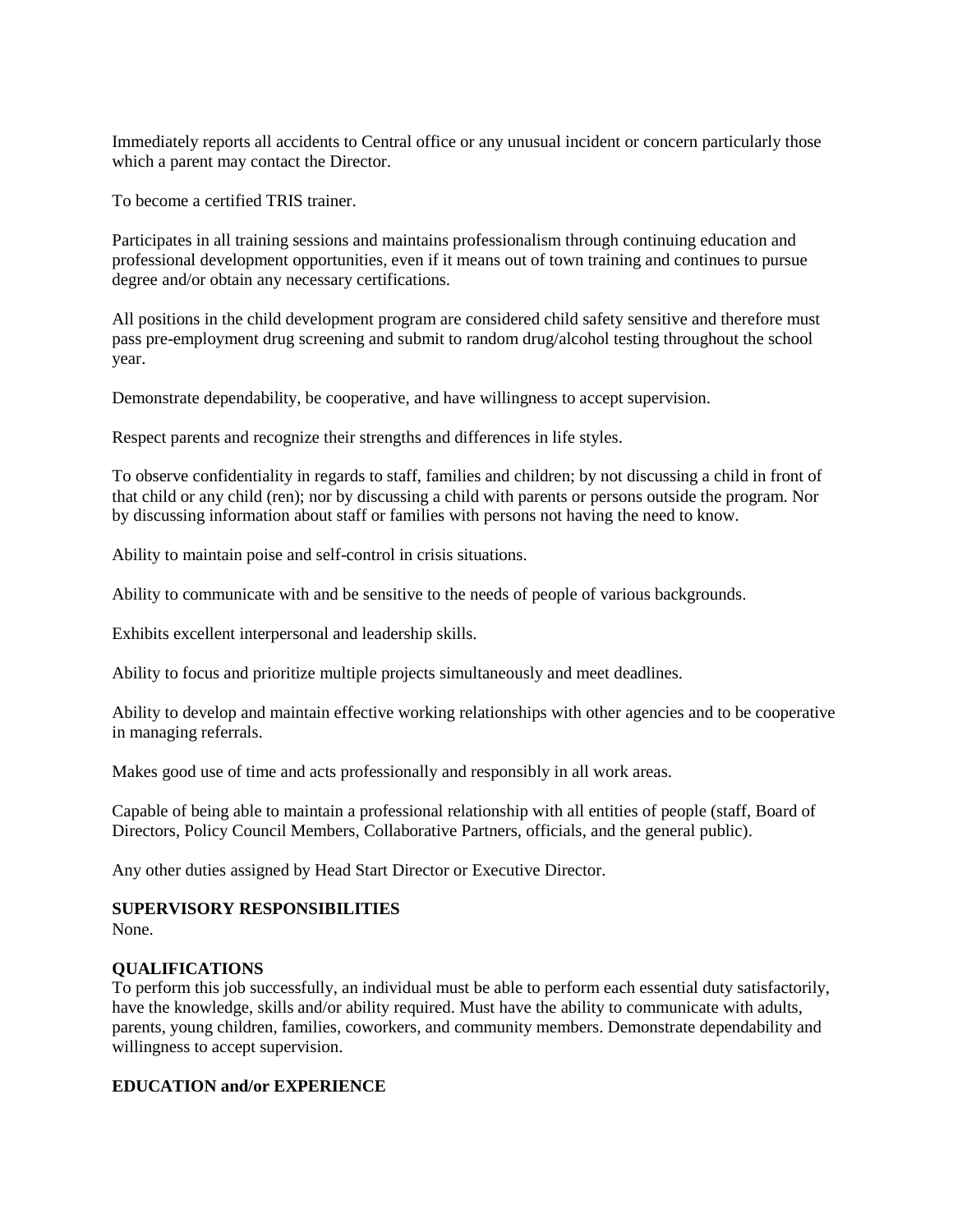Must have a high school diploma or equivalent and/or have a Child Development Associate (CDA) credential, or an Associate's Degree or be enrolled in a program to obtain a CDA within 2 years of employment.

Must have six (6) hours of required state approved training within three (3) months and a minimum of fifteen (15) additional hours of training each calendar year.

Training and experience with young children and/or working with disabilities is preferable.

# **LANGUAGE SKILLS**

Ability to read, analyze, and interpret general business periodicals, professional journals, technical procedures, or governmental regulations. Ability to write reports, business correspondence, and procedure manuals. Ability to effectively present information and respond to questions from groups of managers, clients, customers, and the general public.

### **MATHEMATICAL SKILLS**

Ability to add, subtract, multiply, and divide in all units of measure, using whole numbers, common fractions, and decimals. Ability to compute rate, ratio, and percent and to draw and interpret bar graphs.

## **REASONING ABILITY**

Ability to apply principles of logical or scientific thinking to a wide range of intellectual and practical problems. Ability to deal with a variety of abstract and concrete variables.

## **CERTIFICATES, LICENSES, REGISTRATIONS**

Valid Kentucky Driver's License and have a good driving record for five (5) years. Required to attain all certifications, licenses and registrations as directed by the Executive Director, the LKLP Board of Directors, and state and federal funding entities.

### **PHYSICAL DEMANDS**

The physical demands described here are representative of those that must be met by an employee to successfully perform the essential functions of this job. Reasonable accommodations may be made to enable individuals with disabilities to perform the essential functions.

While performing the duties of this job, the employee is regularly required to talk or hear. Specific vision abilities required by this job include close vision, distance vision, color vision, peripheral vision, depth perception, and ability to adjust focus. The employee frequently is required to sit for long periods of time. The employee may frequently be required to stand and walk throughout the day. A wide range of mobility including walking, running, climbing (step stool/bus steps), stooping, bending and carrying necessary materials to perform planning preparation, classroom activities and possible evacuation in emergencies. The employee must occasionally lift and/or move up to 50 pounds and/or occasionally lift objects from the floor to 18" inches above the shoulders.

# **WORK ENVIRONMENT**

The work environment characteristics described here are representative of those an employee encounters while performing the essential functions of this job.

Work environment is moderately quiet. Travel is required in and out of the service area.